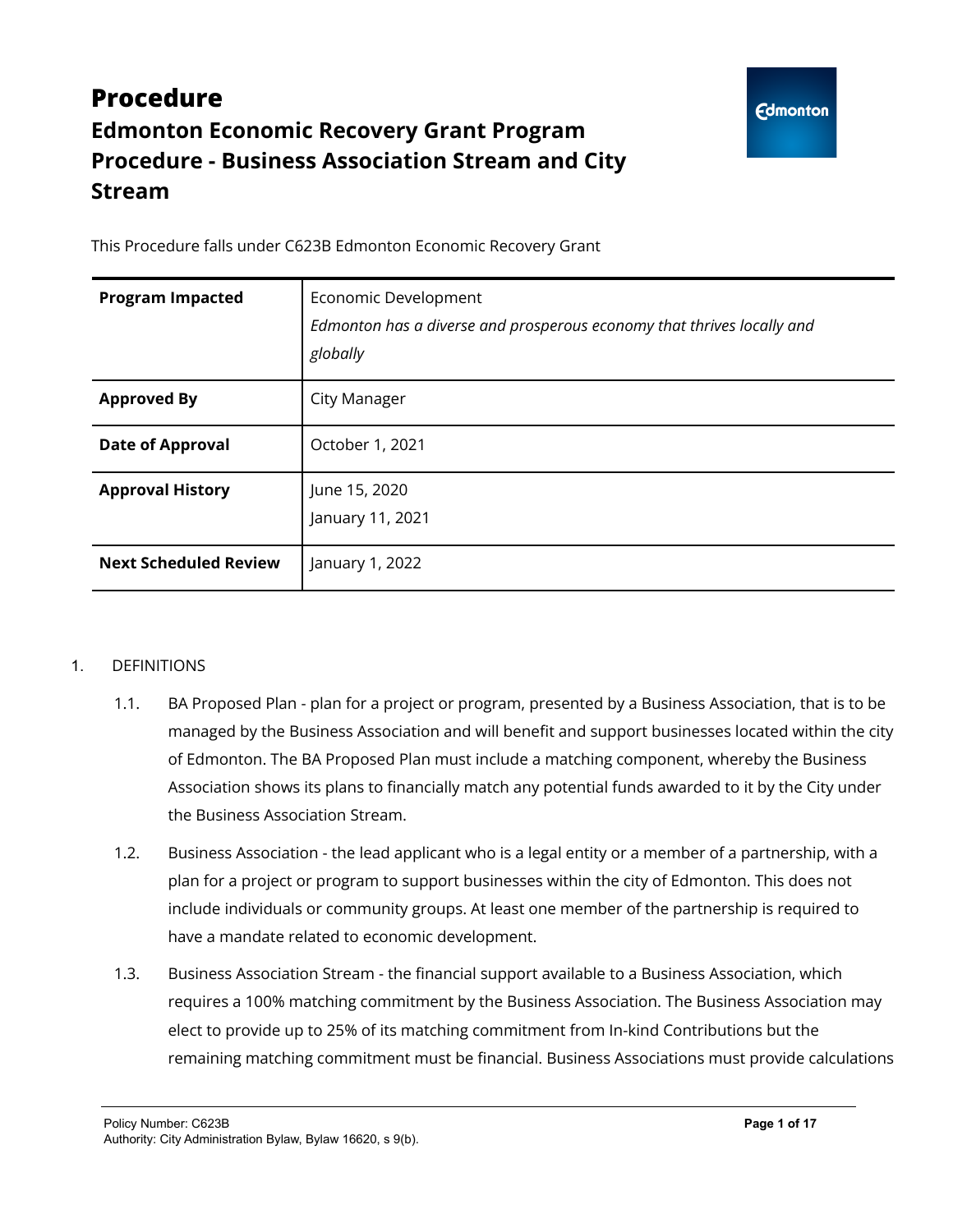of their In-kind Contributions, together with all necessary documentation to support these calculations, for review and approval by the Program Manager in the Program Manager's sole and unfettered discretion. Grant amounts are available in amounts from a minimum of \$10,000 to a maximum of \$75,000.

- 1.4. Business Association Stream Eligible Costs means those eligible costs set out in section 5.4 of these Procedures.
- 1.5. City Stream financial support available to Local Businesses which requires a 100% matching commitment from the Local Business with a maximum overall grant total of \$2,000. The City Stream is made up of 2 components: (1) Local Businesses can apply for \$1,000 to help respond to Local Economic Conditions (the "**LEC Component**"); and (2) Local Businesses (that are considered in-scope businesses of the REP) can apply for \$1,000 to help with expenses related to systems and processes regarding their participation in the REP (the "**REP Component**"). For the REP Component of the City Stream grant, it will be up to the eligible Local Business to ensure that they are in-scope of the REP and that they are fully complying with the REP on a continual basis as the requirements of the REP are constantly changing.
- 1.6. City Stream Eligible Costs means those eligible costs set out in section 4.4 of these Procedures.
- 1.7. Core Criteria means those criteria described in section 3.1 of these Procedures.
- 1.8. Declaration the declaration located with the application materials for each Program Stream.
- 1.9. Deputy City Manager The Deputy City Manager of the relevant Department with the City.
- 1.10. Edmonton Economic Recovery Grant the financial support available under the Program through either the City Stream or the Business Association Stream.
- 1.11. In-kind Contributions goods, services or time donated to a program or project in lieu of a financial contribution through the Business Association Stream. This can be up to 25% of the required matching commitment under the Business Association Stream.
- 1.12. Intake Period the period of time in which the Program Team will accept and process applications for a Program Stream. Intake Periods in both the City Stream and Business Association Stream are one week in length (starting at 09:00AM on Tuesday and ending at 08:59AM the following Tuesday). Applications for both Streams are accepted at all times with no weekly application cap.
- 1.13. Local Business a business located within the city of Edmonton that has a current city business license to operate a business in the city of Edmonton, at the time of application. Other businesses located within the city of Edmonton that are exempt from business licensing requirements, and/or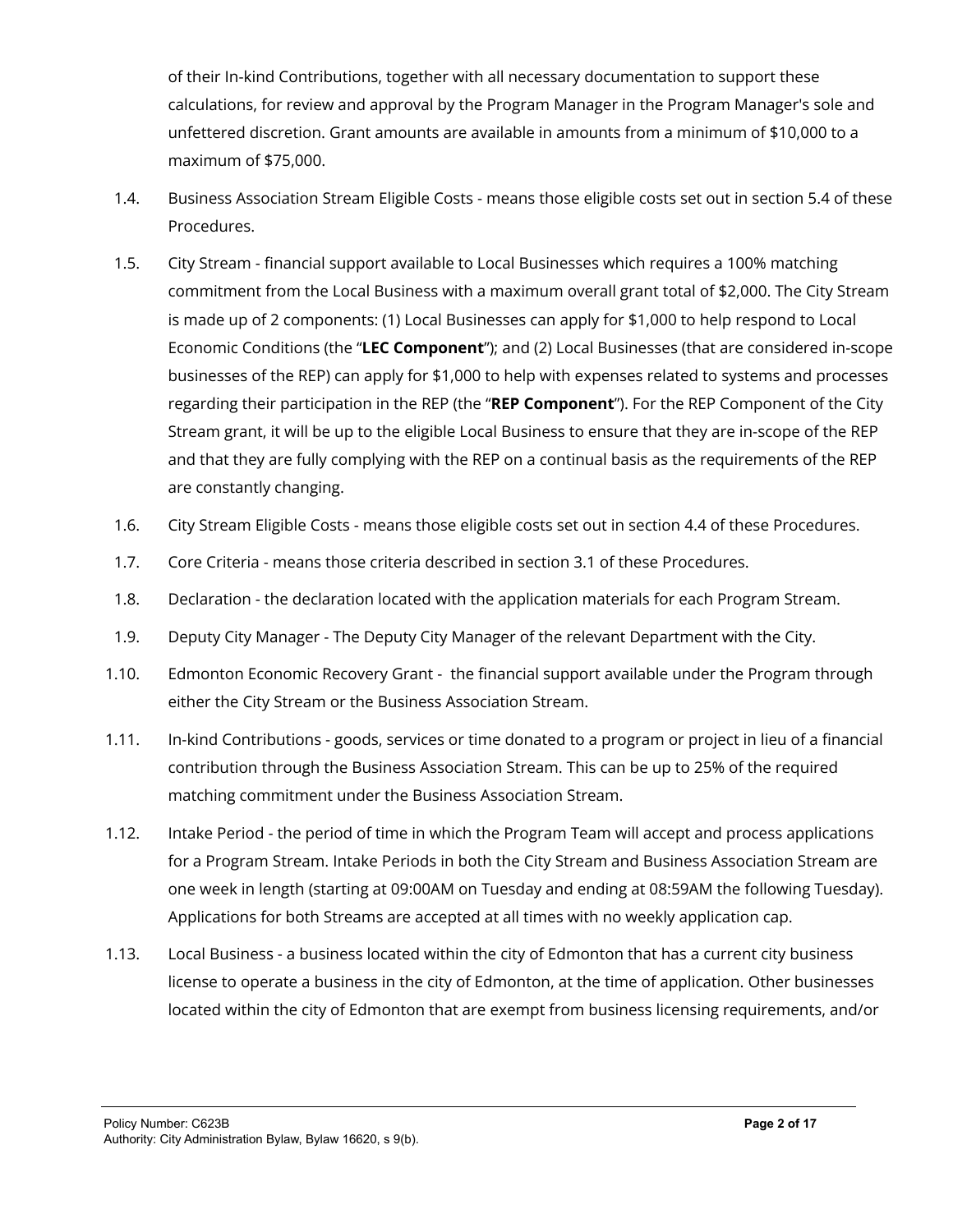have provincial licensing, and/or require professional association membership may be considered at the sole and unfettered discretion of the Program Manager.

- 1.14. Local Economic Conditions external factors that have a significant negative effect on Edmonton's local business economy.
- 1.15. Phase 1 June 10, 2020 until Phase 1 budget is fully committed or as otherwise determined by the Deputy City Manager.
- 1.16. Policy City Policy C623B.
- 1.17. Program The Edmonton Economic Recovery Program as outlined in the May 25/27, 2020 City Council Report CR\_8298 Edmonton's Economic Recovery Program - Support for Edmonton Business, as amended by the December 7, 2020 City Council Report UFCSD00060 Update on the Edmonton Economic Recovery Grant, and as further amended by City Council Report UFCSD00243 on April 26, 2021.
- 1.18. Program End Date has the meaning set out in section 2.1.2. of these Procedures.
- 1.19. Program Manager Administers the Program, including but not limited to the evaluation and monitoring of the Program, managing the financial support awards under the Program Streams, communication with applicants to the Program Streams, coordinating administrative review of all applications, working with members of the Program Team, auditing applications for compliance with the Program Stream and Program requirements, and other duties as required.
- 1.20. Program Streams collectively means the City Stream and the Business Association Stream. "Program Stream" means any one of them.
- 1.21. Program Team A group of City staff made up of a cross-departmental team, including the Program Manager, that will assist with the review and processing of select Program Stream applications, evaluating Program success, and discussing and implementing changes to the Program and these Procedures.
- 1.22. REP means the Restrictions Exemption Program put into place by the Provincial Government of Alberta that allows certain in-scope businesses, entities and organizations to operate without most public health restrictions as outlined in the current public health orders (as amended from time to time), provided that the businesses, entities and organizations meet the requirements of the REP.
- 1.23. The City means the City of Edmonton.
- 2. PROGRAM REGULATIONS
	- 2.1. Area of Application and Effective Date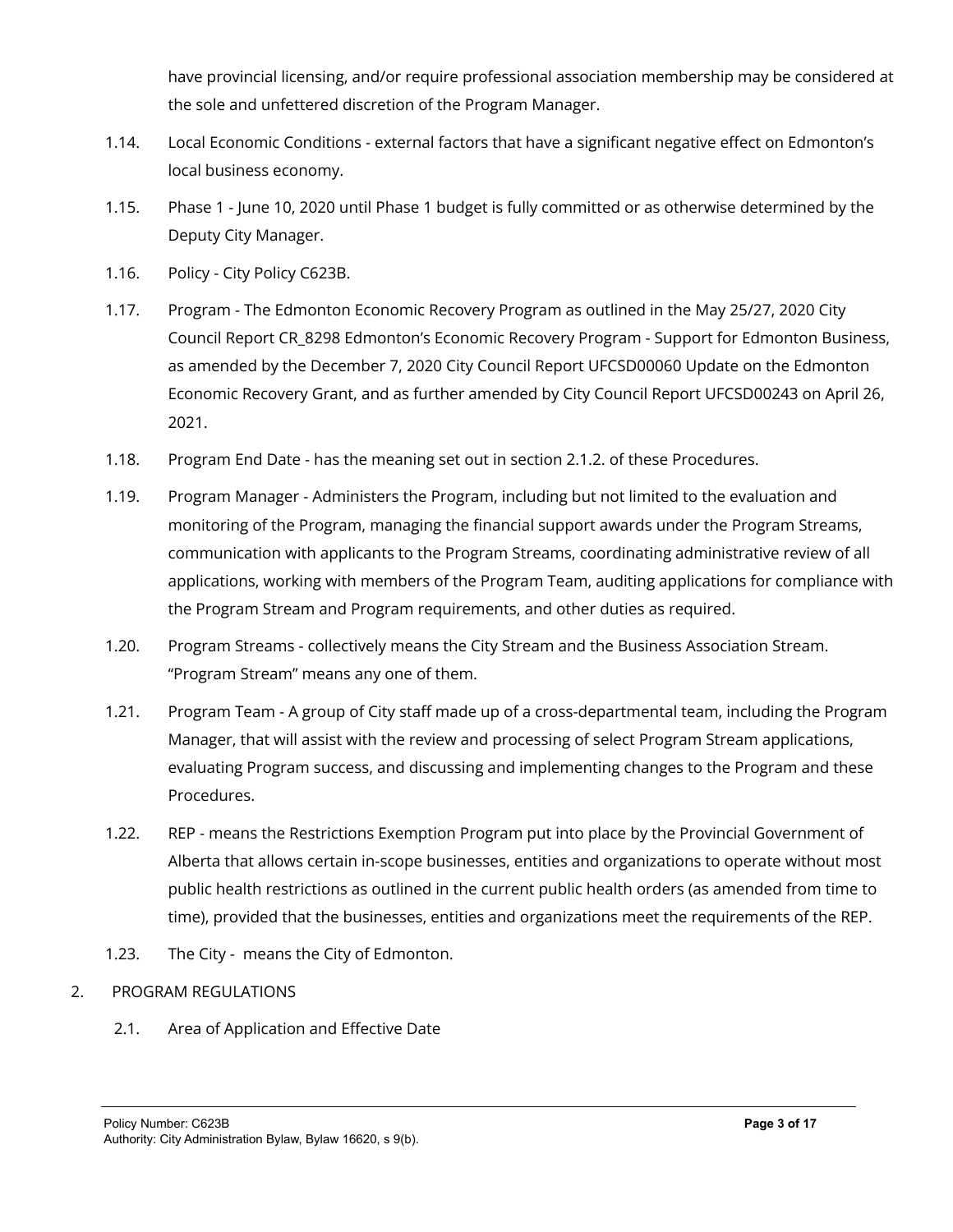- 2.1.1. These Procedures, subject to change at the City's sole and unfettered discretion, apply to the Program and all Local Businesses and Business Associations in the city of Edmonton who apply to the Program Streams.
- 2.1.2. The Program will end upon the earlier of: the budget for the Program being fully depleted or January 31, 2022 (the "**Program End Date**").

#### 3. PROGRAM CORE CRITERIA

3.1. Core Criteria

The criteria below (the "**Core Criteria**") are used by the Program Team to evaluate applications for the City Stream and Business Association Stream to identify the level of alignment with the outcomes for the Program:

#### A. **Jobs:**

Supporting return-to-work potential and the creation of new positions.

#### B. **Financial Sustainability:**

Creating short-term financial impacts that help keep businesses open.

### C. **COVID-19 Impact:**

Activities that counter the negative impacts of the COVID-19 pandemic on businesses during the relaunch and recover stages.

#### D. **Partner Leverage:**

Opportunity to leverage funds from partner organizations to amplify impacts.

#### E. **Economic Diversification:**

Impact or contribution to diverse industries.

#### F. **Business Transformation:**

Support businesses as they identify and activate pivots to help them succeed.

#### G. **Tangible Placemaking Benefits:**

Contribution to mainstreet vibrancy.

## H. **Environment Alignment:**

Supporting the transition to a low carbon future and increasing resilience to a changing climate.

## I. **Community Impact:**

Demonstrates benefits to members of communities that are disproportionately impacted by COVID-19, using a Gender-Based Analysis.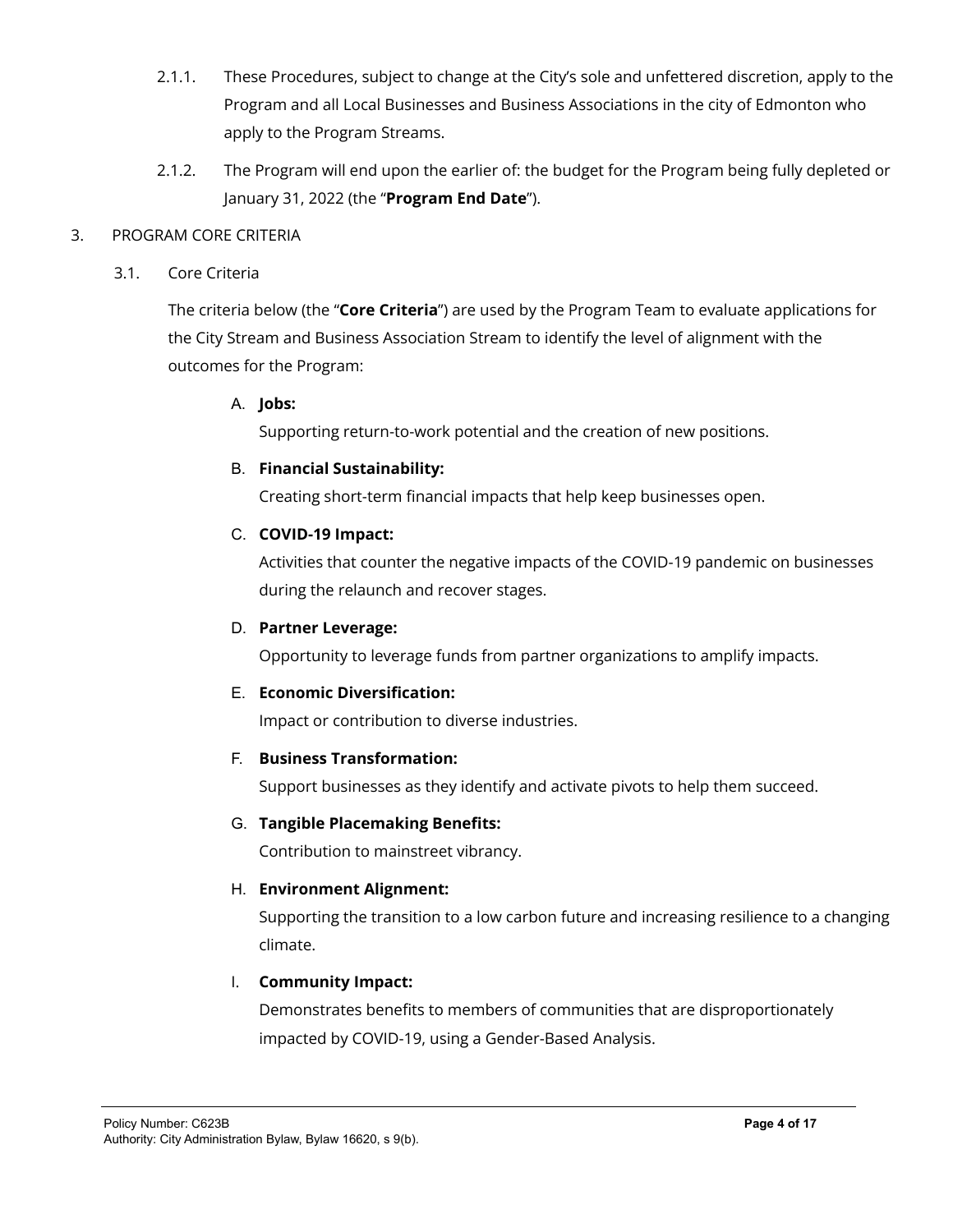#### 4. CITY STREAM

- 4.1. City Stream Eligibility Requirements
	- 4.1.1. Only Local Businesses are eligible under the City Stream.
	- 4.1.2. Only Local Businesses that are considered as an in-scope businesses under the REP will be eligible for the REP Component of the City Stream grant.
	- 4.1.3. The applicant must be the owner of, or designated authority to bind the Applicant, of the Local Business applying for the financial support.
	- 4.1.4. An eligible Local Business is only able to obtain a maximum of one \$1,000 matching grant under the LEC Component AND a maximum of one \$1,000 matching grant under the REP Component. For clarity, an eligible Local Business that previously received a \$1,000 matching grant in respect of the LEC Component of the City Stream grant, may apply for and potentially receive an additional \$1,000 matching grant from the REP Component of the City Stream grant.
	- 4.1.5. The City Stream application must contain a description of how the financial support will be used and how these plans will meet or demonstrate effects of at least one of the Core Criteria.
	- 4.1.6. The City's decision to approve a City Stream application involves reviewing the City Stream applications and allocating financial support according to the Policy and based on alignment with the Core Criteria, eligibility of the business, eligibility of proposed use of financial support provided, and the availability of financial support under the Program.
	- 4.1.7. Maximum grant amounts are not guaranteed and lesser amounts may be allocated at the sole and unfettered discretion of the City.
	- 4.1.8. Approval of a City Stream application does not constitute an agreement by the City that any financial support will be disbursed.
	- 4.1.9. All decisions made by the City regarding whether to approve or reject an application are final and cannot be appealed.
- 4.2. City Stream Application Requirements
	- 4.2.1. City Stream applications must include the following components:
		- 4.2.1.i. A completed City Stream application form, including but not limited to:
			- 4.2.1.i.1. A description of how the applicant plans to use the financial support;
			- 4.2.1.i.2. A description of how this use aligns to one or more of the Core Criteria; and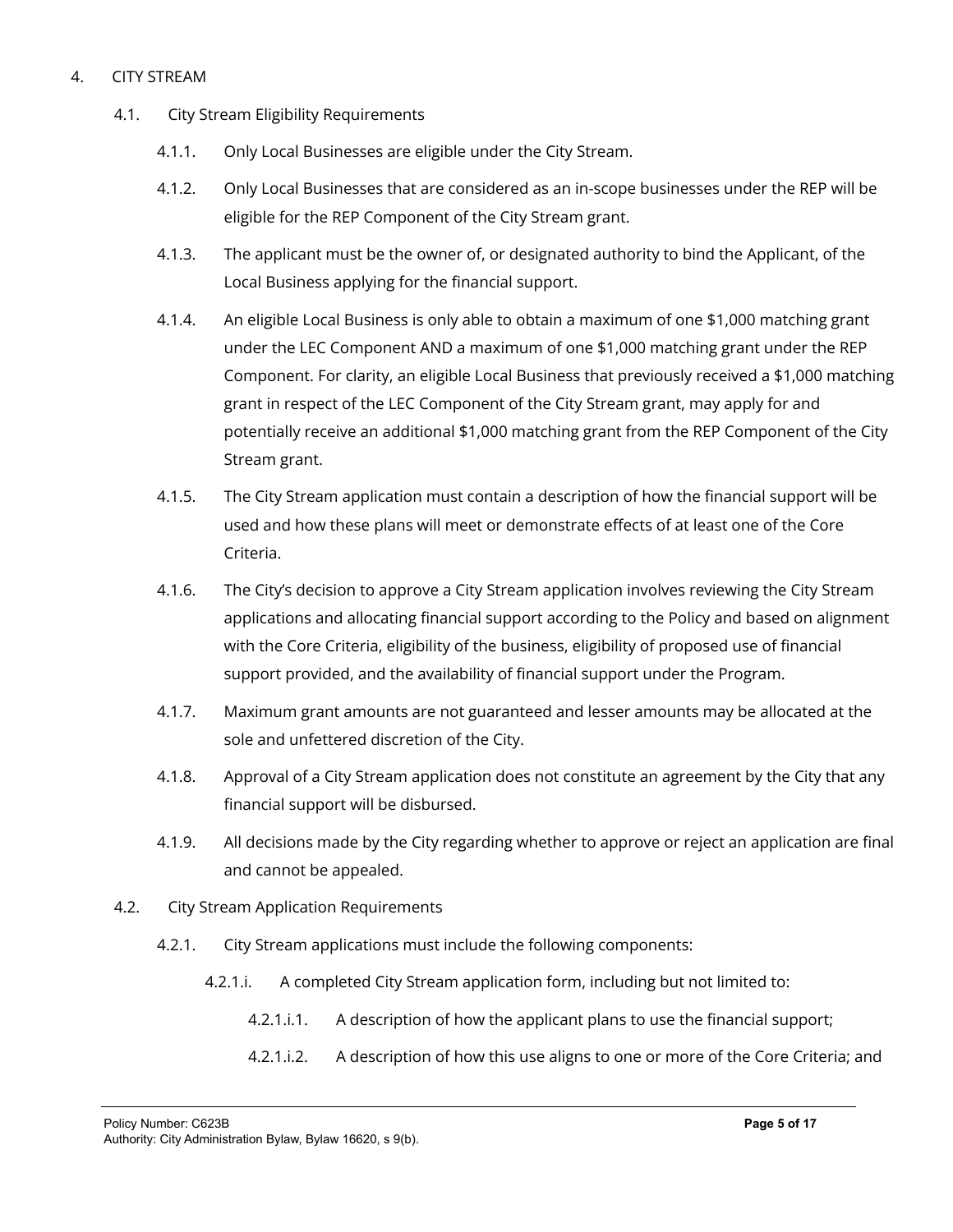- 4.2.1.i.3. If applying for the REP Component, a description of how the business is considered an in-scope business under the REP, as well as its plans for how the funding will assist the Local Business in its participation in the REP.
- 4.2.1.ii. A signed Declaration, in the City's form, as amended from time to time in the City's sole and unfettered discretion.
- 4.3. City Stream Application Process
	- 4.3.1. Prior to submitting a City Stream application, the applicant will review all City Stream application requirements, and may reach out to the Program Manager with any questions as required.
	- 4.3.2. Completed City Stream applications are to be submitted to the Program Manager.
	- 4.3.3. In order to ensure consistent review and evaluation, the City Stream application shall be prepared in accordance with the format established by the City.
	- 4.3.4. Incomplete City Stream applications will neither be reviewed nor kept on file.
	- 4.3.5. City Stream applications may only be submitted to the City during an Intake Period. City Stream applications submitted outside an Intake Period will neither be considered nor kept on file.
	- 4.3.6. All City Stream applications will be received and reviewed on a first come, first served basis in each Intake Period by the Program Team and the applicable financial support will be awarded until the Program End Date.
	- 4.3.7. Each City Stream application will be reviewed by the Program Team, as designated by the Program Manager, to ensure application completeness and that all required documentation are included.
	- 4.3.8. City Stream applications that have met the application requirements but have not been approved by the Program Team during an Intake Period may be rolled over for consideration in the subsequent Intake Periods at the sole and unfettered discretion of the Program Team.
	- 4.3.9. All City Stream applicants will be notified of the status of their application following the closing date of each Intake Period.
	- 4.3.10. All City Stream applicants are responsible to pay any and all costs associated with the preparation and submission of their applications for the City Stream.
	- 4.3.11. Submitting a City Stream application does not commit the City to participate in subsequent negotiations or to award financial support through the City Stream.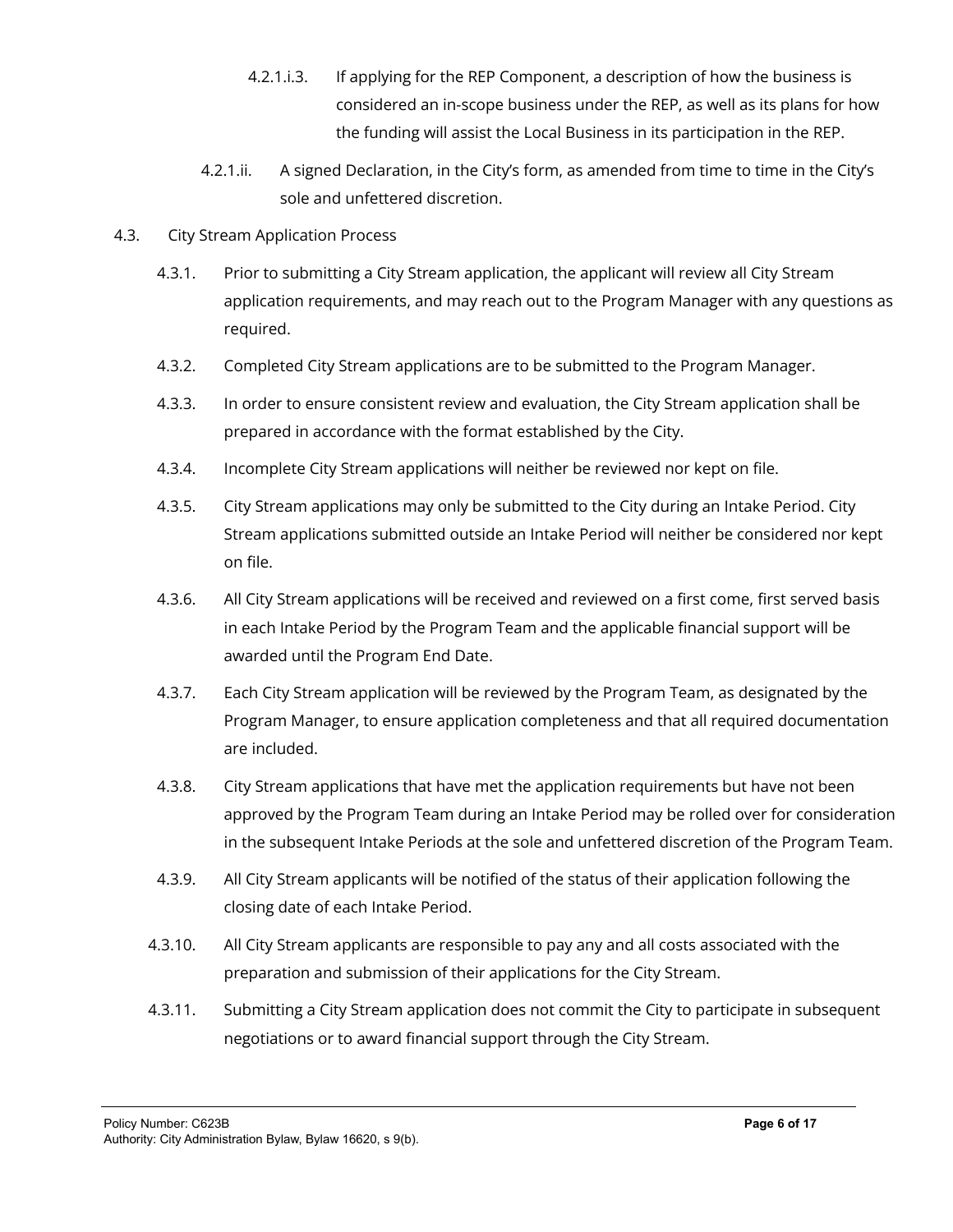- 4.3.12. The City reserves the right, in its sole and unfettered discretion, to accept, reject or modify any City Stream application and render decisions in regards to complete City Stream applications as approved, approved with conditions or refused.
- 4.4. City Stream Eligible Costs
	- 4.4.1. Subject to the ineligible costs set out below in section 4.4.2., eligible costs for the City Stream include:
		- 4.4.1.i. Costs associated with purchasing goods or services related to the proposed use of the financial support that were incurred on behalf of the Local Business, and as specified by the applicant in an approved City Stream application;
	- 4.4.2. Ineligible costs for the City Stream include:
		- 4.4.2.i. Costs relating to rent, mortgages, or any other similar form of costs of the Local Business;
		- 4.4.2.ii. Costs relating to wages or payroll for employees of the Local Business, unless being specifically incurred for the Local Business' participation in the REP component and capped at a maximum of \$1,000;
		- 4.4.2.iii. Costs relating to any permit or licence fees of the Local Business;
		- 4.4.2.iv. Costs relating to debt servicing;
		- 4.4.2.v. Costs relating to any fees for memberships, professional associations, or any other similar form of fees; and
		- 4.4.2.vi. Retroactive costs associated with the proposed use of financial support that were incurred prior to applying to the City Stream.
- 4.5. City Stream Reporting Requirements
	- 4.5.1. The City must provide data about the Program, including but not limited to the use of financial support under the Program Streams by Local Businesses, to the Edmonton City Council, its committees, and the public at large.
	- 4.5.2. City Stream applicants must provide data about the Program and results from the use of the financial support to their Local Business. Therefore the City will require the following information within 90 days of the financial support being awarded to the applicant:
		- 4.5.2.i. Written proof or documentation (including but not limited to receipts) regarding the use of the financial support and the applicant's matching contribution;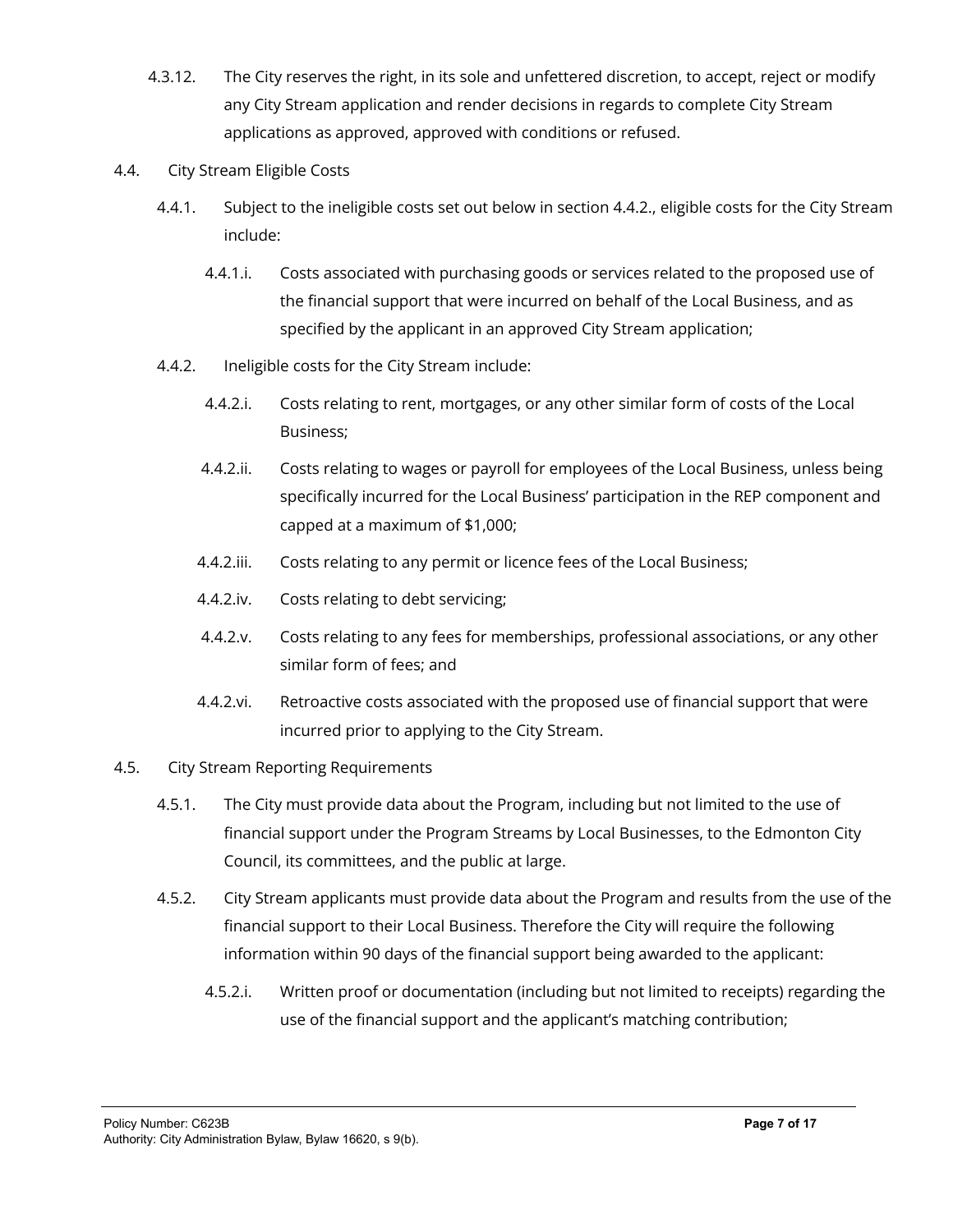- 4.5.2.ii. Information regarding the applicant's experience with the City Stream process and the status of their business following the receipt of the financial support; and
- 4.5.2.iii. Any other information related to the Edmonton Economic Recovery Grant, how the funding was applied, and how the funding supported the Local Business as identified by the City.
- 4.5.3. The City may contact all applicants to gather information about their experience with and the effectiveness of the Program, suggestions for improvement, and overall opinions of the success of the Program.

#### 5. BUSINESS ASSOCIATION STREAM

- 5.1. Business Association Stream Eligibility Requirements
	- 5.1.1. Only Business Associations are eligible under the Business Association Stream.
	- 5.1.2. Applicants must be in a position with a Business Association where they have the authority to bind the Business Association to the financial and other obligations of the Program.
	- 5.1.3. A Business Association Stream application must include the BA Proposed Plan. The project or program in the BA Proposed Plan must not exceed 1 year to complete.
	- 5.1.4. No more than one Business Association Stream application for a Business Association will be allowed. However, if a Business Association, who has already submitted a Business Association Stream application, enters into a partnership with other Business Associations, this Business Association may be eligible to submit another application as long as at least 50% of the partners within this partnership are not the same between the applications. The Business Association will also require prior written approval from the Program Team, which approval may be arbitrarily or unreasonably withheld, to submit another application.
	- 5.1.5. The Business Association Stream application must contain a description of how the proposed financial support will be used and how the project or program in the BA Proposed Plan aligns to one or more of the Core Criteria.
	- 5.1.6. The Business Association Stream applicant will have the ability to request grant amounts between the minimum and maximum values. Any grant amount awarded to the Business Association from the City must be 100% financially matched by the Business Association. However, the Business Association may elect to provide up to 25% of the required matching commitment in the form of In-kind Contributions with the remaining matching commitment being financial contributions. Grant funding cannot be matched by funding supplied by other City of Edmonton grants, sponsorship or other financial support.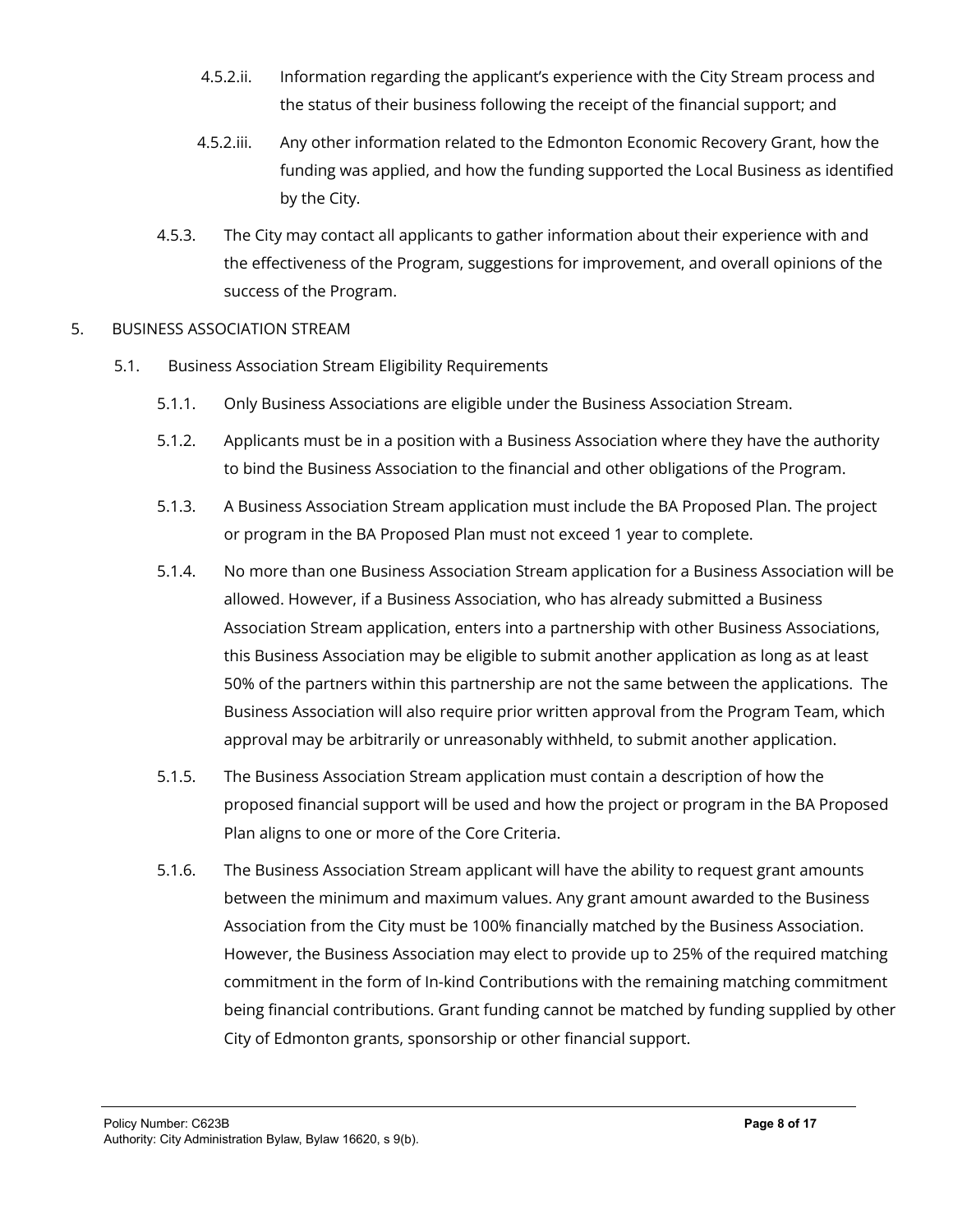- 5.1.7. The City's decision to approve a Business Association Stream application involves reviewing the Business Association Stream application and allocating financial support (according to the Policy) based on alignment with the Core Criteria, eligibility of the Business Association(s), eligibility of the project or program in the BA Proposed Plan, and the availability of financial support under the Program.
- 5.1.8. Requested grant amounts are not guaranteed and lesser amounts may be allocated at the sole and unfettered discretion of the City.
- 5.1.9. Approval of a Business Association Stream application does not constitute an agreement by the City that any financial support will be disbursed.
- 5.1.10. All decisions made by the City regarding whether to approve or reject a Business Association Stream application are final and cannot be appealed.
- 5.2. Business Association Stream Application Requirements
	- 5.2.1. Business Association Stream applications must include the following components:
		- 5.2.1.i. A completed Business Association Stream application form, including but not limited to;
			- 5.2.1.i.1. Background information on the Business Association including organization information and mandate for all Business Associations contributing to the project or program;
			- 5.2.1.i.2. If the Business Association is acting in partnership, identifying which Business Association will be receiving funding and the amounts being provided;
		- 5.2.1.ii. A description of how the COVID-19 pandemic has created a business problem or issue;
		- 5.2.1.iii. A description of how the applicant plans to use the financial support to create a program or project to solve the problem/issue described in section 5.2.1.ii. and the expected outcomes, objectives, milestones and timelines of this project or program;
		- 5.2.1.iv. A strategy outlining how the Business Association's project or program will benefit Local Businesses;
		- 5.2.1.v. If the Business Association intends to create a partnership to solve the problem/issue described in section 5.2.1.ii., the Business Association must include a letter of support from each of the intended partners outlining their intent and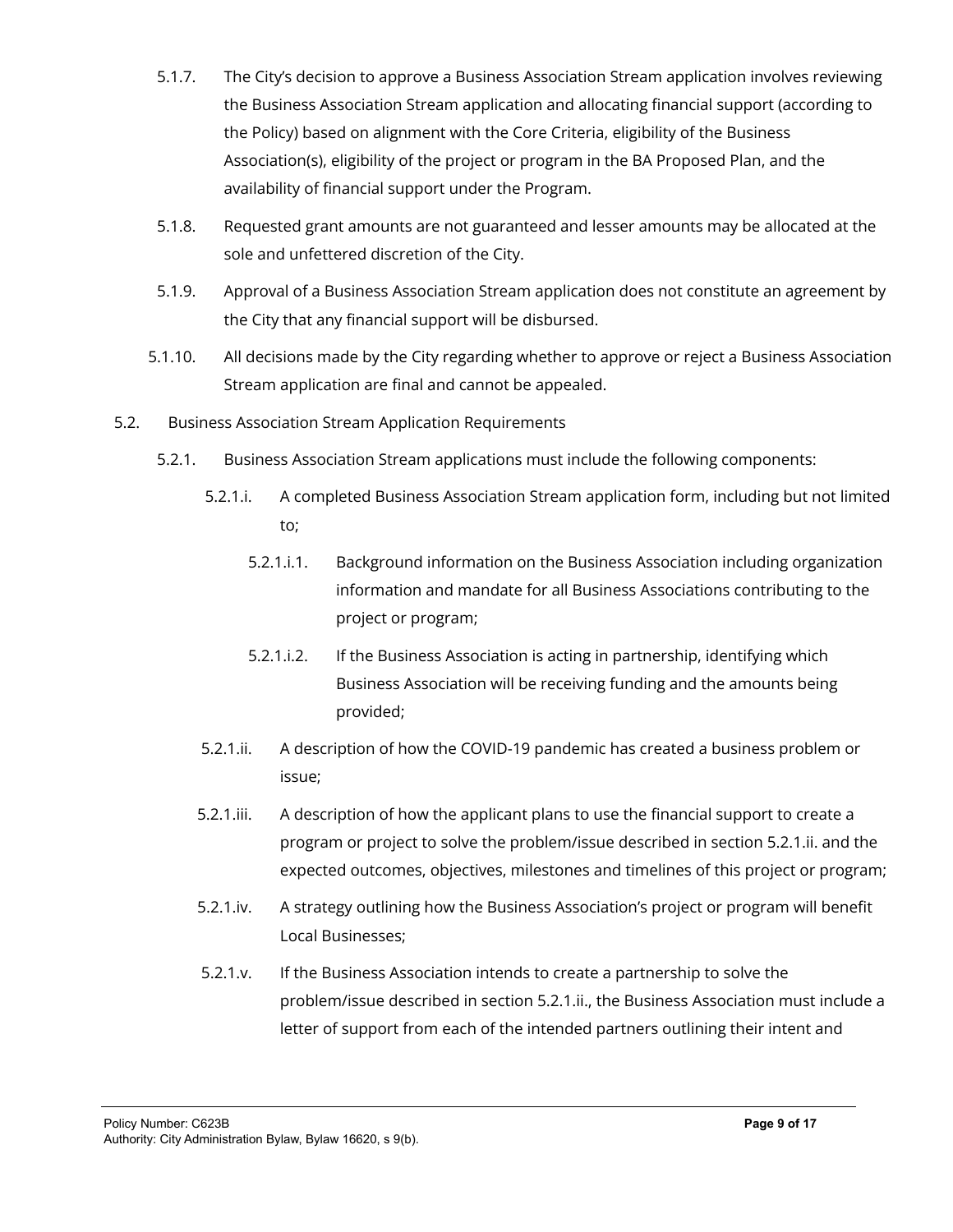agreement to participate in this partnership with its Business Association Stream application;

- 5.2.1.vi. A quote and budget summary for the project or program in the BA Proposed Plan that identifies how the Edmonton Economic Recovery Grant and the financial and/or In-kind Contribution will be spent;
- 5.2.1.vii. A description of how the project or program in the BA Proposed Plan aligns with one or more of the Core Criteria; and
- 5.2.1.viii. A signed declaration, in the City's form, as amended from time to time in the City's sole and unfettered discretion.
- 5.3. Business Association Stream Application Process
	- 5.3.1. Prior to submitting a Business Association Stream application, the applicant will review all Business Association Stream application requirements, and may reach out to the Program Manager with any questions as required.
	- 5.3.2. Completed Business Association Stream applications are to be submitted to the Program Manager.
	- 5.3.3. In order to ensure consistent review and evaluation, the Business Association Stream application shall be prepared in accordance with the format established by the City.
	- 5.3.4. Business Association Stream applications may only be submitted to the City during an Intake Period. Business Association Stream applications submitted outside an Intake Period will neither be considered nor kept on file.
	- 5.3.5. Incomplete Business Association Stream applications will neither be reviewed nor kept on file.
	- 5.3.6. For the Business Association Stream, applications will be received and reviewed by the Program Team and Program Manager. The Program Team and Program Manager will review and respond to all applicants following the closure of an Intake Period. This will continue until the Program End Date.
	- 5.3.7. Each Business Association Stream application will be reviewed by the Program Team, as designated by the Program Manager, to ensure application completeness and that all required documentation are included.
	- 5.3.8. Business Association Stream applications that have met the Business Association Stream application requirements but have not been approved by the Program Team during an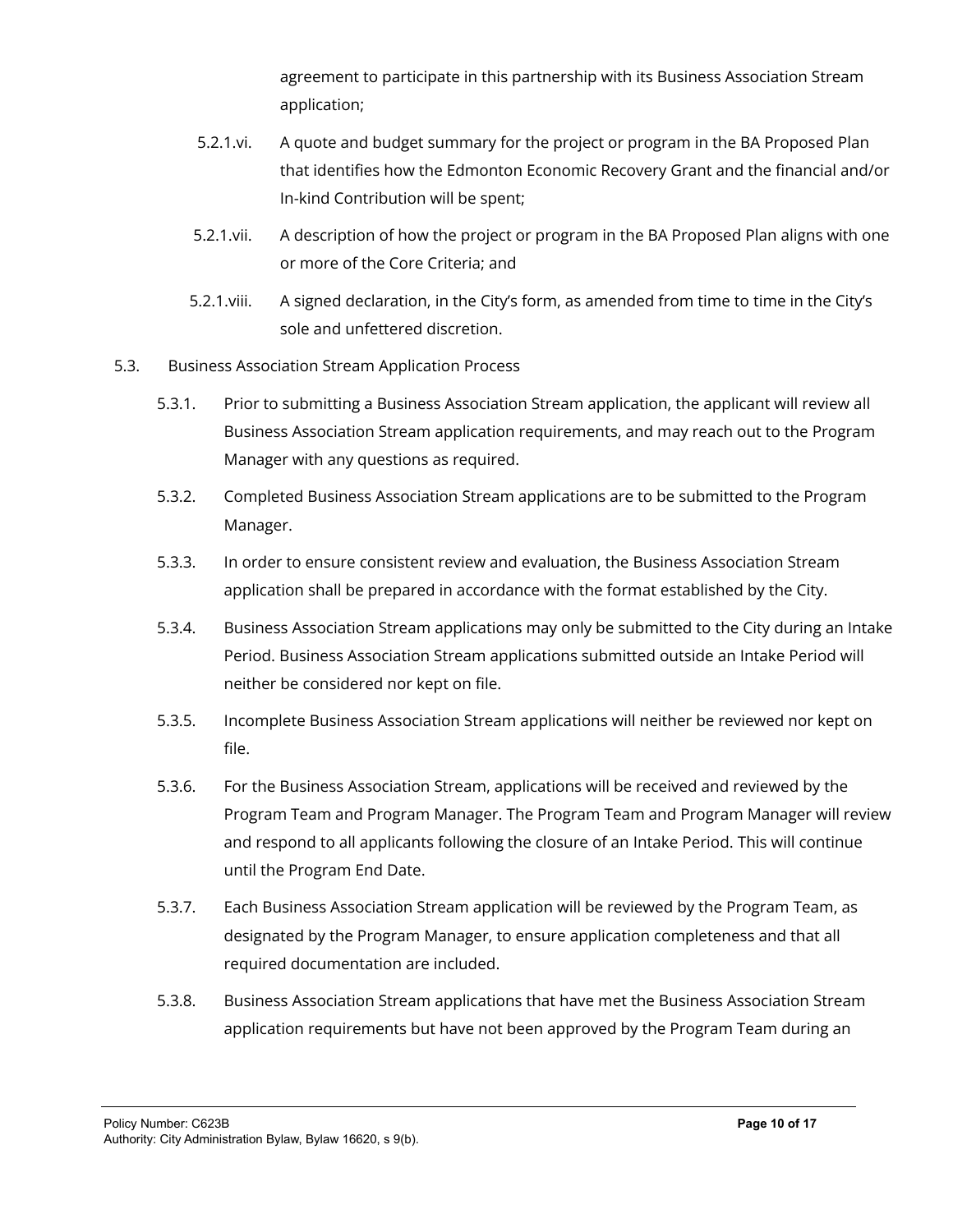Intake Period may be rolled over for consideration in the subsequent Intake Periods at the sole and unfettered discretion of the Program Manager.

- 5.3.9. All Business Association Stream applicants will be notified of the status of their application following the closing date of each Intake Period.
- 5.3.10. All Business Association Stream applicants are responsible to pay any and all costs associated with the preparation and submission of their applications for the Business Association Stream.
- 5.3.11. Submitting a Business Association Stream application does not commit the City to participate in subsequent negotiations or to award financial support through the Business Association Stream.
- 5.3.12. The City reserves the right, in its sole and unfettered discretion, to accept, reject or modify any Business Association Stream application and render decisions in regards to complete Business Association Stream applications as approved, approved with conditions or refused.
- 5.3.13. Applicants are required to enter into an Agreement with the City of Edmonton which specifies work to be completed, the costs of the project, the amount of the grant, the reporting obligations of the applicant, and conditions under which the City will provide grant funding.
- 5.4. Business Association Stream Eligible Costs
	- 5.4.1. Subject to the ineligible costs set out below in section 5.4.2., eligible costs for the Business Association Stream include, but are not limited to:
		- 5.4.1.i. Costs associated with improved collaboration and support between business groups located within the city of Edmonton;
		- 5.4.1.ii. Costs associated with business coaching or training, including but not limited to:
			- 5.4.1.ii.1. Events (speakers, training, venues, advertising/marketing);
			- 5.4.1.ii.2. Mentorship and networking; and
			- 5.4.1.ii.3. Adoption or enhancement of digital tools vital to business success;
		- 5.4.1.iii. Costs associated with business attraction, retention and expansion activities;
		- 5.4.1.iv. Administration and miscellaneous costs up to 20% of the total financial support awarded to the Business Association under the Business Association Stream;
		- 5.4.1.v. Costs associated with consultants or contractors to support program initiation and operations by the Business Association; and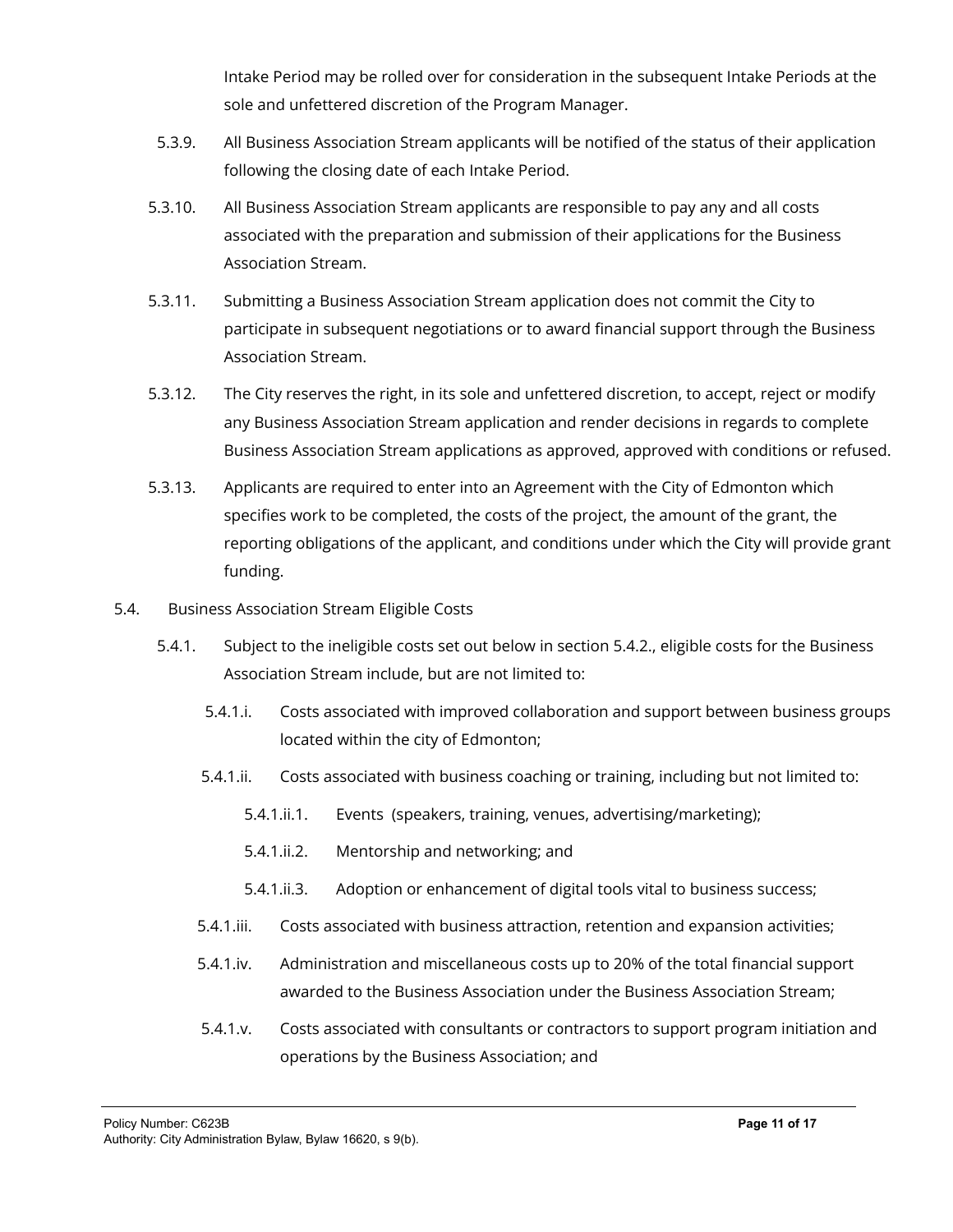- 5.4.1.vi. Other costs as deemed eligible at the Program Manager's sole and unfettered discretion.
- 5.4.2. Ineligible costs for the Business Association Stream include:
	- 5.4.2.i. Costs relating to the advancement of faith or political based activities, lobbying, advocacy, or fundraising;
	- 5.4.2.ii. Costs relating to travel or accommodation expenses of any kind;
	- 5.4.2.iii. Costs relating to hospitality or entertainment costs (e.g. food, alcohol, etc...);
	- 5.4.2.iv. Costs relating to gifts, gift cards, contests, prizes, awards, trophies, or plaques;
	- 5.4.2.v. Costs relating to legal or accounting or other professional fees, insurance payments, membership or professional association fees, permit or licence fees, or any other similar form of fees or payments;
	- 5.4.2.vi. Costs relating to any form of sponsorship by the Business Association;
	- 5.4.2.vii. Costs relating to renovations or infrastructure improvements;
	- 5.4.2.viii. Costs relating to projects or programs that are eligible for other-existing municipal, provincial or federal economic development incentives;
	- 5.4.2.ix. Costs relating to non-arm's length transactions (e.g. payments to an affiliated or subsidiary organization, payments to directors, shareholders, board members or any of their family members);
	- 5.4.2.x. Costs relating to debt reduction; and
	- 5.4.2.xi. Retroactive costs associated with the proposed use of the financial support that were incurred prior to the Business Association applying to the Business Association Stream.
- 5.5. Business Association Stream Reporting Requirements
	- 5.5.1. The City must provide data about the Program, including but not limited to the use of financial support under the Program Streams by Business Associations, to the Edmonton City Council, its committees, and the public at large.
	- 5.5.2. In the Business Association Stream, all applicants must submit a final report to the Program Manager outlining the success of the BA Proposed Plan within 90 days of the conclusion of the contemplated project or program. This report must include: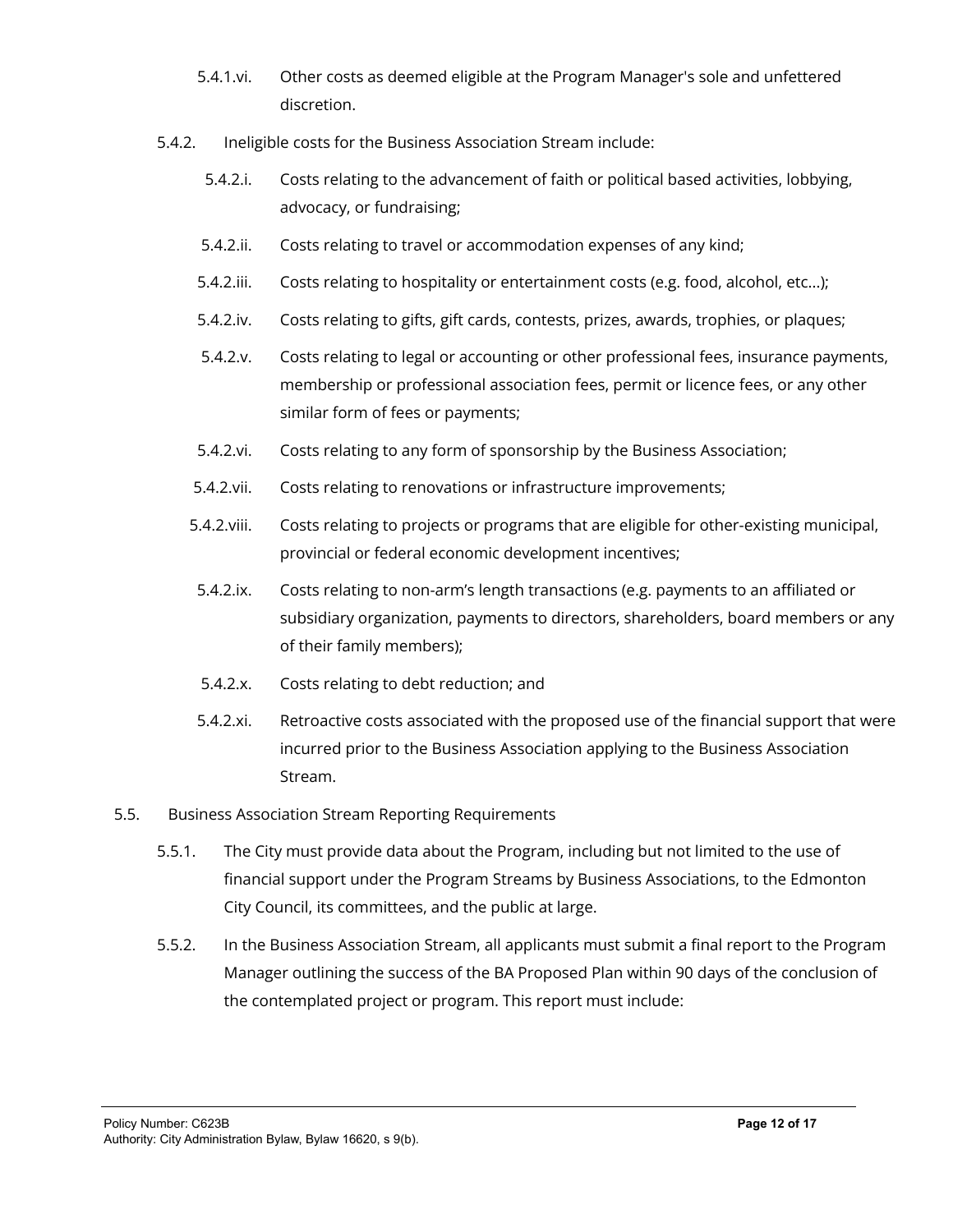- 5.5.2.i. A summary of how the project or program met its stated goals and benefited the local business economy;
- 5.5.2.ii. A summary of how the project or program met the Core Criteria;
- 5.5.2.iii. Number of businesses located within the city of Edmonton that benefited from or participated in the program or project;
- 5.5.2.iv. A detailed financial accounting of how the money was used for the program or project and the financial or In-kind Contributions of the Business Association to the program or project;
- 5.5.2.v. Copies of all supporting documentation and receipts/invoices and proof of payment for expenses and In-kind Contributions that were incurred by the Business Association during the project or program;
- 5.5.2.vi. Information regarding the applicant's experience with the Business Stream process; and
- 5.5.2.vii. Any other information related to the Edmonton Economic Recovery Grant, how the funding was applied, and how the funding supported the BA Proposed Plan and businesses located within the city of Edmonton.
- 5.5.3. The City may contact all applicants to gather information about their experience with and the effectiveness of the Program, suggestions for improvement, and overall opinions of the success of the Program.
- 5.5.4. Any other information that the Program Team requires.

#### 6. PROGRAM TEAM REVIEW

- 6.1. Complete applications for both the City Stream and Business Association Stream are reviewed on a first come, first served basis by the Program Team against the Core Criteria.
- 6.2. The City's decision to approve an application involves three steps:
	- 6.2.1. Confirming the applicant's eligibility under the specified Program Stream and that all of the application requirements for the specified Program Stream have been met;
	- 6.2.2. Reviewing the applications and allocating funding (according to the Policy) based on the applicant's demonstrated alignment with the Core Criteria and funding requirements as described in sections 3, 4, and 5 of these Procedures; and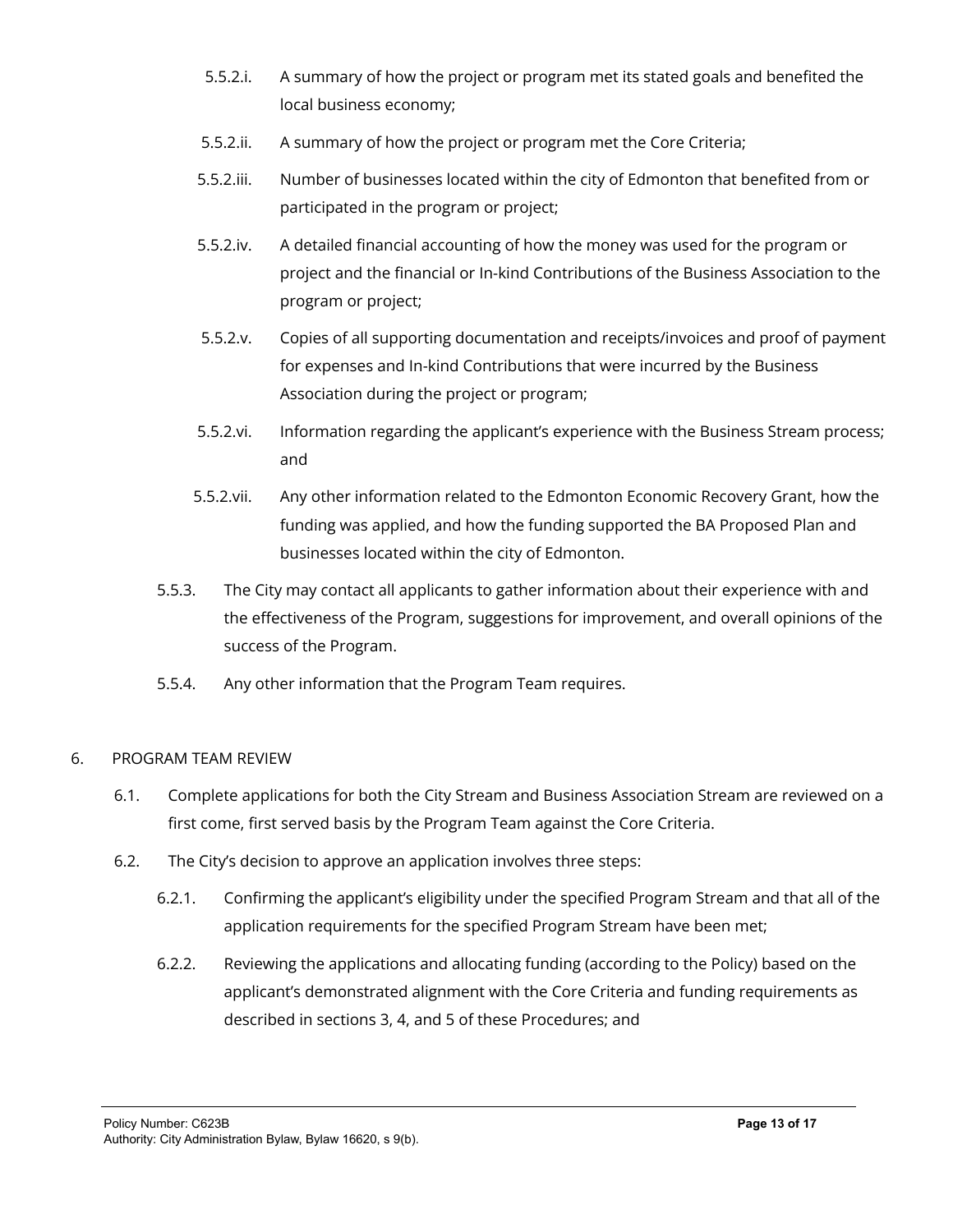- 6.2.3. The availability of financial support for the City Stream and Business Association Stream in each Intake Period.
- 7. PERFORMANCE AND PROCEDURES REVIEW
	- 7.1. The City Stream and Business Association Stream will be regularly monitored to ensure that it is meeting the guidelines set out in the Policy and the intended outcomes of the Program as determined by the Deputy City Manager of Urban Planning and Economy in their sole and unfettered discretion.
	- 7.2. The Program Team will meet regularly to review the key metrics for the City Stream and Business Association Stream as determined by the Deputy City Manager of Urban Planning and Economy, or their designate, in their sole and unfettered discretion.
	- 7.3. Reports on the City Stream and Business Association Stream will be shared with the Deputy City Manager of Urban Planning and Economy or their designate on a regular schedule, as determined by the Deputy City Manager of Urban Planning and Economy in their sole and unfettered discretion.
	- 7.4. The review of the City Stream and Business Association Stream will involve a review of the number of applications received by the Program Team, the application review process for the City Stream and Business Association Stream, the disbursement of funds, the collection of information from the applicants, and key metrics as determined by the Deputy City Manager of Urban Planning and Economy, or their designate, in their sole and unfettered discretion.
- 8. RESPONSIBILITIES
	- 8.1. DEPUTY CITY MANAGER OF URBAN PLANNING AND ECONOMY:
		- 8.1.1. Oversees the Program, including but not limited to the evaluation of the Program and the financial support awards;
		- 8.1.2. Makes the final decision regarding the approval or refusal of applications for either of the Program Streams based on recommendations provided by the Program Manager;
		- 8.1.3. May vary the Program or these Procedures from time to time, in their sole and unfettered discretion;
		- 8.1.4. Approves and makes changes to detailed application requirements as necessary; and
		- 8.1.5. Delegates authority as required in regards to implementation of the Program and the Program Streams.
	- 8.2. DIRECTOR OF LOCAL ECONOMY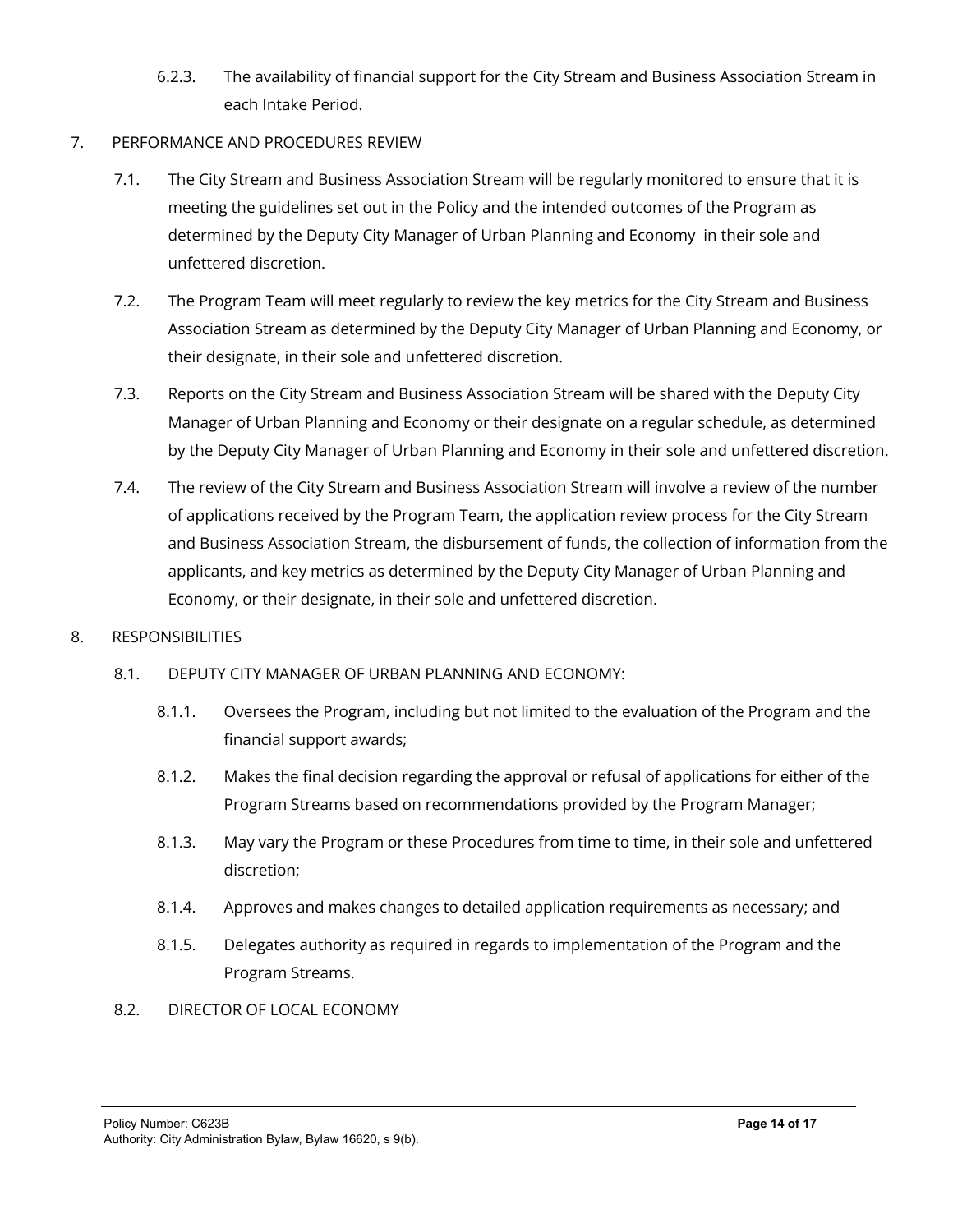- 8.2.1. The section Director will receive all approved applications from the Program Manager, and conduct a quality assurance test on randomly selected applications;
- 8.2.2. Quality assured applications will then be forwarded for a further level of review by an employee of the City that is not part of the Program Team.

#### 8.3. PROGRAM MANAGER:

- 8.3.1. Monitors the Program to ensure that it is meeting the intent of the Policy and stated Program outcomes;
- 8.3.2. Prepares recommendations and any proposed changes to the Program or Procedures for the Deputy City Manager of Urban Planning and Economy;
- 8.3.3. Evaluates applications for the Program Streams;
- 8.3.4. Communicates with applicants from both streams as required;
- 8.3.5. Audits applications for compliance with the Program and the Program Stream requirements; and
- 8.3.6. Performs other duties as required.
- 8.4. PROGRAM TEAM
	- 8.4.1. Working under the direction and guidance of the Program Manager, helps to evaluate and score complete applications from the Program Streams according to the Core Criteria;
	- 8.4.2. Communicates with applicants as required;
	- 8.4.3. Audits applications for compliance with the Program and the Program Stream requirements; and
	- 8.4.4. Performs other duties as required.
- 9. SPECIAL CONSIDERATIONS GENERAL PROGRAM AND FUNDING CONDITIONS OF DISPERSAL
	- 9.1. As the City Stream and Business Association Stream offer matching grants, it is expected that all applicants will use their own resources to match the amount of financial support required to satisfy the applicable Program Stream.
	- 9.2. An applicant under either Program Stream will be expected to collect and make available to the Program Team, within 90 days of the applicant receiving funds (City Stream) or within 90 days of the completion of the BA Proposed Plan (Business Association Stream), all supporting documentation, including but not limited to receipts, that relate to the use of the funding awarded by the City under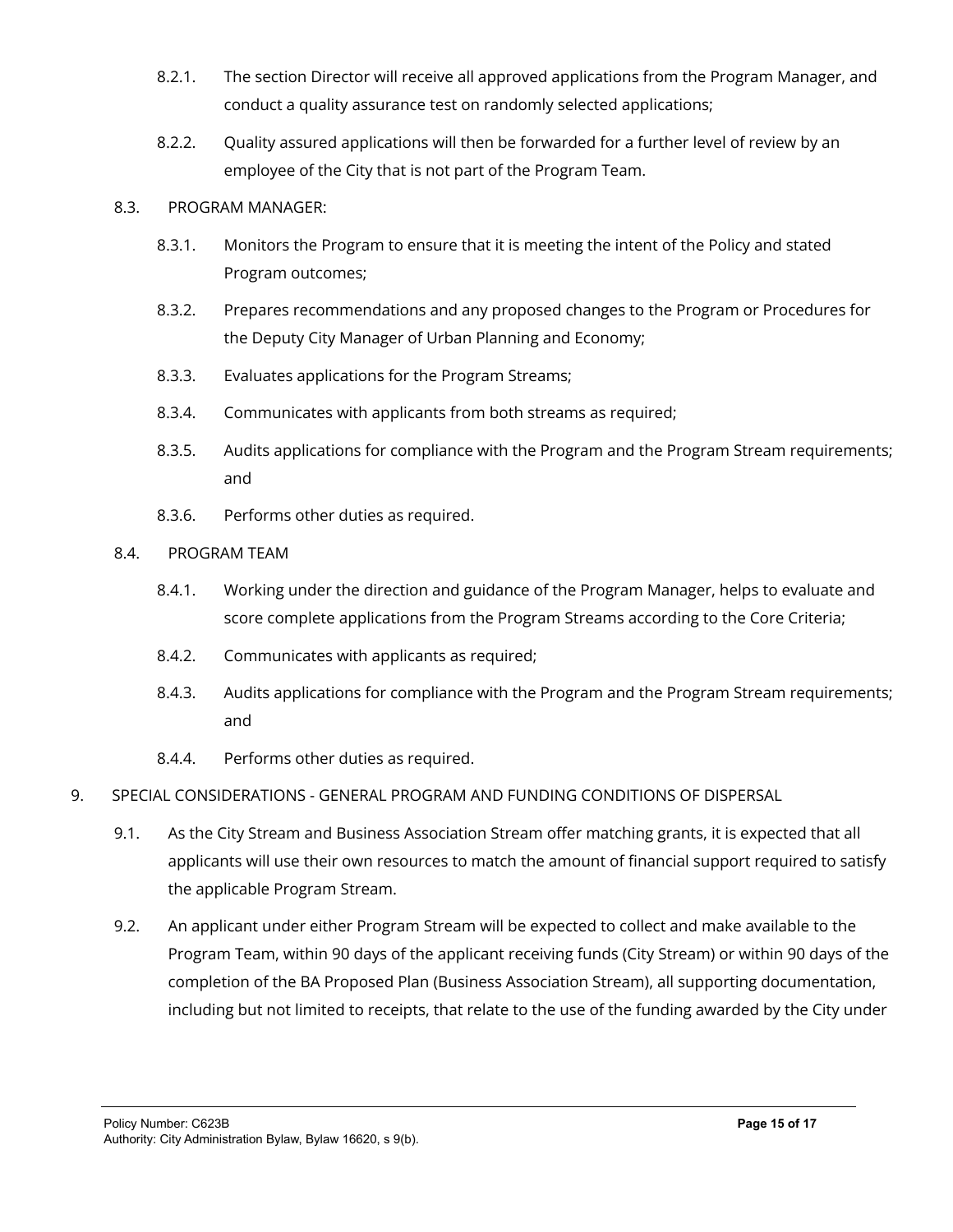the City Stream or Business Association Stream and the matching contributions spent by the applicant in respect of same.

- 9.3. In the event that the applicant has not matched the financial support awarded to them by the City within 90 days of the applicant receiving the awarded financial support in the City Stream, or within 90 days of the completion of the BA Proposed Plan in the Business Association Stream, the City is entitled to seek any and all remedies that may be available to the City at law, or in equity, or otherwise, all of which are intended to be cumulative and not alternative.
- 9.4. If there are any misrepresentations in an application under any Program Stream or there is a failure to comply with the requirements of any Program Stream, the applicant, the Local Business, the Business Association, and/or any other entity associated with either may be ineligible to receive future funding from the City.
- 9.5. By participating in any aspect of the Program, including but not limited to participating in the Program Streams, the applicant, the Local Business, and/or the Business Association specifically agree that they will have absolutely no claim against the City or any of its employees, advisors, or representatives for anything resulting from the exercise of any or all of the rights set out in these Procedures. Without limiting the generality of the foregoing, the applicant, the Local Business, and/or the Business Association also agree that in no event will the City, or any of its employees, agents, advisors, or representatives be liable, under any circumstances, for any claim, or to reimburse or compensate the applicant, the Local Business, and/or the Business Association in any manner whatsoever, including, without limitation, for the costs of preparing and/or submitting any application, awarding financial support, failing to award financial support, refusing an application, loss of anticipated profits, loss of opportunity, or any other matter.
- 9.6. The Deputy City Manager of Urban Planning and Economy may make exceptions to these Procedures in their sole and unfettered discretion.
- 9.7. The Program Manager has the sole authority, in their sole and unfettered discretion, to determine eligibility of proposed work and confirmation of completed work. Certain work may be required as a condition of funding.
- 9.8. The City reserves the right to close applications to or cancel the Program at any time at the sole and unfettered discretion of the Deputy City Manager of Urban Planning and Economy.
- 9.9. Notwithstanding anything to the contrary, no individual or entity will be eligible to receive any funding under either of the City Stream or the Business Association Stream if that individual or entity is in default of any taxes owing to the City or is in default of any obligation under any other municipal program.